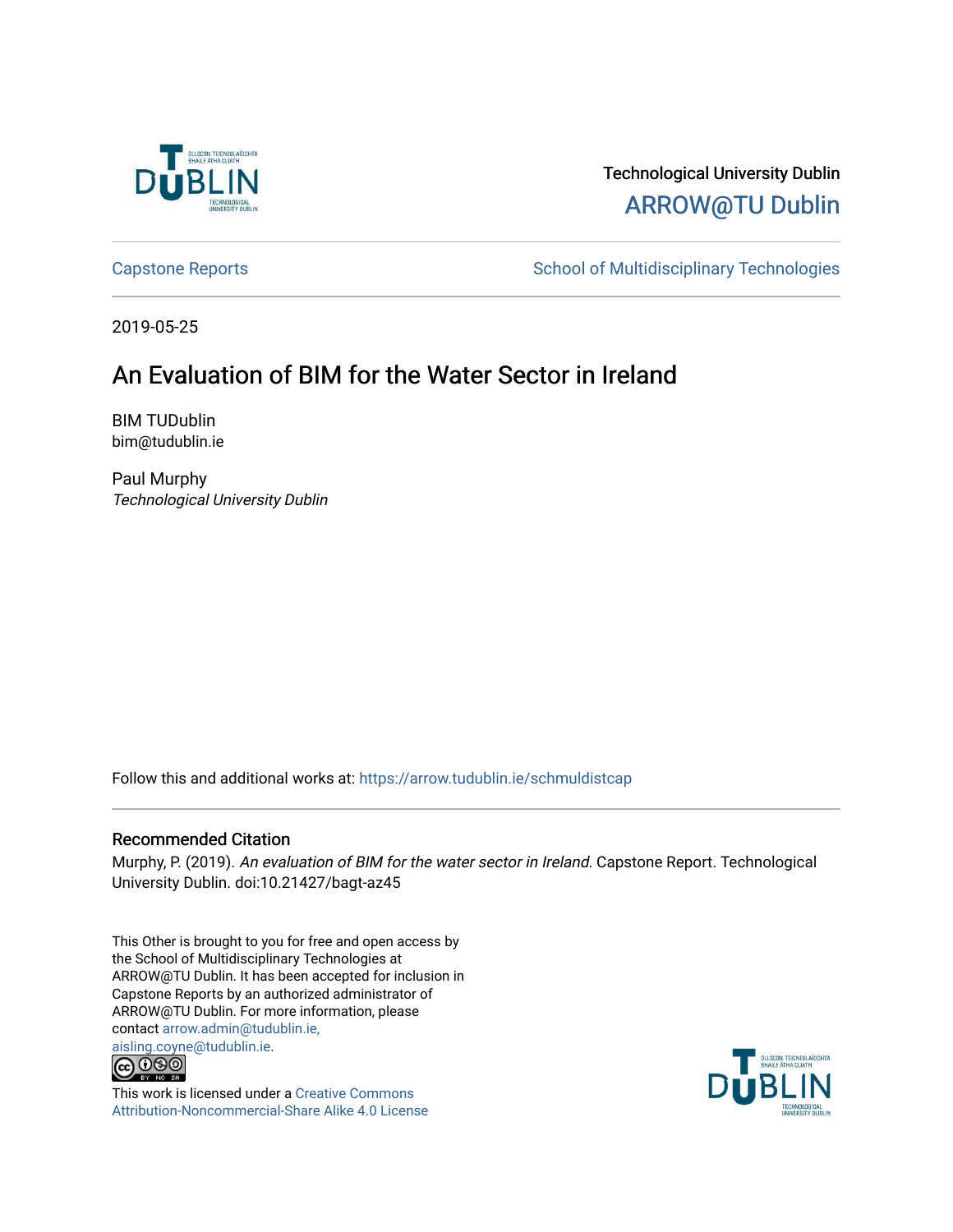# An Evaluation of BIM for the Water Sector in Ireland **Paul Murphy**

*School of Multidisciplinary Technologies Technological University Dublin, Dublin 1, Dublin* E-mail: C07003633@mydit.ie

**Abstract ̶ The level of BIM adoption is increasing within the AEC industry as a whole. However, some industries have been slower to adopt BIM than others, the water sector being one of these. This paper focuses on the use of BIM for water network distribution networks. If BIM is to be promoted within the water sector in Ireland, it is important to first understand why the industry is not choosing to adopt it. This study will aim to determine if it is because BIM is not suitable for their projects or if it is other factors like an unwillingness to change their methods. This paper investigates the benefits and barriers for implementing BIM on water supply projects. This will be achieved by carrying out stakeholder analysis in the form of interviews with industry professionals. The findings of the stakeholder analysis will then be used to develop an assessment model to evaluate if BIM is being implemented successfully. This assessment model was tailored for use by a Client in the water sector. This paper shows that BIM is suitable for use on some water network distribution projects. However, there are a number of considerations to be taken into account when deciding if BIM is suitable for a particular project.** 

*Keywords* **̶**BIM, Distribution Network, Watermains, SLAM BIM, Water.

#### I INTRODUCTION

Building Information Modelling (BIM) technologies are used to deliver data and information collated over the life of an asset. BIM is responsible for a digital upheaval to the traditional way of constructing and managing an asset [1]. BIM provides interoperability to the Architectural, Engineering and Construction (AEC) industry by providing information throughout a building's lifespan. BIM focuses on the creation, storage and management of information relating to an asset from concept design all the way to demolition [2]. BIM is more than just a change from 2D traditional methods to 3D modelling. It has changed the delivery process of a project [3]. A new term, Civil Information Modelling (CIM), refers to the application of BIM for civil infrastructure projects and facilities. The main differences between CIM and BIM are the structure and components, the terminology and the modelling methodologies. Despite their differences, BIM and CIM use the same data management and exchange processes [3]. This paper sets out to examine the potential benefits and barriers to the adoption of BIM for the Irish water sector. A review will be carried out of available literature surrounding the use of BIM for infrastructure projects in general but also focusing on the use of BIM by the water sector. This review will be used to inform a stakeholder analysis process involving interviews with professionals in the Irish water sector. The stakeholder analysis aims to gain insight into the current adoption, understanding and opinions of BIM within the industry. Using the information gathered by this study, an assessment model template will be developed to provide a repeatable method to determine if BIM adoption is successful.

#### II BIM ADOPTION IN IRELAND

The first step of this study was to understand BIM adoption in Ireland. BIM was highlighted as an opportunity for the sector to enhance its competitiveness both at home and abroad [4]. The government, educators and the industry in Ireland have recognised this and it can be seen by the increased adoption of BIM [4]. The Third Irish National Survey which benchmarked the level of the BIM adoption in Ireland, marked an increase in confidence of organisations in their BIM knowledge and skills from 66% in 2015 to 75% in 2017. Some also noted an improvement in both their knowledge and skills related to BIM. The survey found that there is an increased demand for BIM within the Irish AEC sector. It was noted during the survey that the UK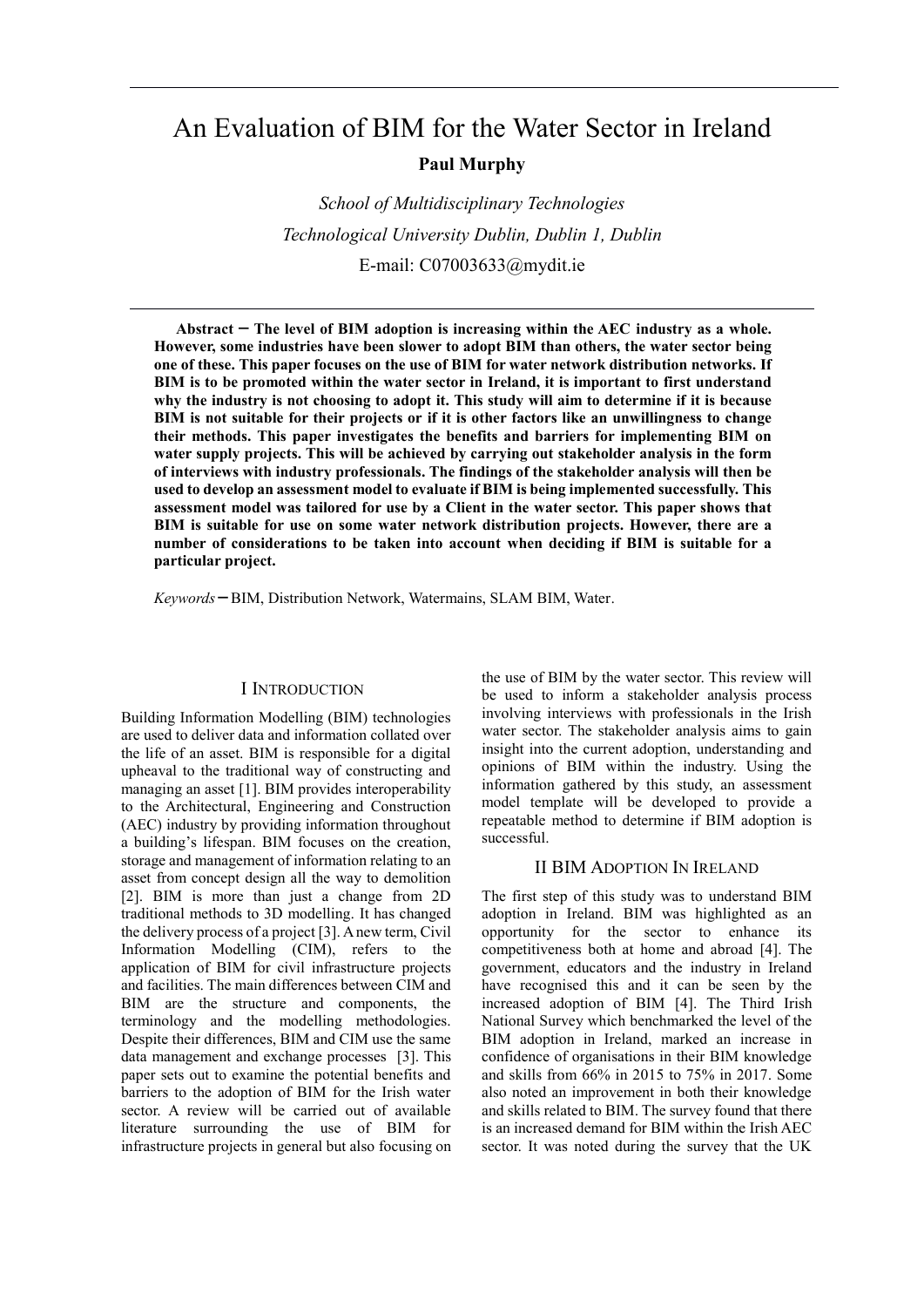mandate influenced the uptake of BIM by Irish companies as private clients were adopting the Level 2 BIM requirements [5]. The National BIM Council released a roadmap for the adoption of BIM in 2017 aiming to achieve a 20% reduction in costs and programme and a 20% increase in construction exports by 2021 [6]. The roadmap proposed to achieve this by increasing BIM adoption in the construction industry. The document sets out the government's strategic goals and the key actions to achieve these goals. The goals aim to get government, industry, and academia working together to create an industry which possesses the skills, experience and knowledge to place Ireland as a competitor in this sector [6]. The Office of Government Procurement (OGP) [7] developed a position paper outlining their BIM adoption strategy for the public sector. This document describes the benefits, challenges and risks of adopting BIM. It also discusses the policy frameworks surrounding BIM in the EU. The position paper examines the Government's position on a BIM mandate. It looks at ensuring adequate investment by public bodies to provide the necessary resources for BIM adoption and to define uniform standards relating to BIM across the public sector. Public Private Partnerships already include BIM requirements. Within the document, projects are categorised into bands dependant on their complexity. These bands will determine the level requirements of BIM and the timeline in which the requirements are to be introduced.

It is clear that the AEC industry is adopting BIM in Ireland. However, specific sectors have different levels of adoption, which is true for the International AEC industry. The next step is to examine the BIM adoption for the infrastructure sector as a whole. It is important to acknowledge that BIM is being successfully adopted in other sectors, which raises the question of why BIM is less prevalent in the infrastructure sector.

## III BIM FOR INFRASTRUCTURE

The infrastructure industry is moving away from physical documentation and adopting digital technologies such as BIM. Infrastructure assets differ from other sectors as the asset is fundamental to the business rather than providing a space for the business to take place [1]. The use of BIM for an infrastructure project has a different desired outcome than other BIM applications. The primary driver on infrastructure projects is advanced asset management capabilities during the operational phase. Whereas construction benefits most from the detailed geometry data allowing for coordination and clash avoidance, infrastructure benefits more from the nongraphical data collected within the model [8]. For BIM to be a successful asset management tool, it is important that the information collected considers the

object's function within the complete asset set and not just it's immediate attributes [1]. Infrastructure asset management systems currently comprise of documents, databases, GIS and multisource analogue data. The current asset management systems are built around work planning and maintenance instead of the asset itself [1]. Irish Water (IW) is a major investor in the infrastructure sector in Ireland. In order to be able to assess the suitability of BIM for the Irish water sector, it is important to understand IW's role in the industry.

## IV IRISH WATER'S ROLE IN THE WATER **SECTOR**

IW is Ireland's national water utility, established in July 2013. The Irish Government tasked IW to take responsibility for the water and wastewater services previously provided by the 31 local authorities. This includes management of national water and wastewater assets, maintenance of national water and wastewater systems, investment and planning, managing capital projects and customer care and billing [9]. IW is responsible for the operation and maintenance of 88,000km of water mains and approximately 7000 water and wastewater assets [10]. IW inherited a largely fragmented network of assets from the local authorities [11]. The water sector also suffered from underfunding for decades which resulted in inadequate maintenance and upgrading of aging assets [11]. There is a lack of historical asset data which impedes the ability to reliably operate assets. It has resulted in inefficiencies in plant maintenance and impaired capital investment decision making [11]. IW plan to invest  $\epsilon$ 5.5 billion between 2015 and 2021 and have set a goal of saving €1.1billion in Operational Expenditure (OPEX) and €500 million in Capital Expenditure (CAPEX) by 2021. Adopting BIM offers IW a potential methodology to help achieve their goals [10].

The literature examined below focuses on the use of BIM in the water sector. The literature was reviewed with the aim of investigating if IW was to adopt BIM as a standard operating practice, could BIM help them to achieve their goals of reducing inefficiencies. This study will investigate if the use of BIM will allow for better management of IW assets through improved asset information management.

## V BIM FOR THE WATER SECTOR

Jones and Laquinda-Carr [12] carried out a study assessing the value of BIM for water projects observed by engineers, contractors and owners who implemented BIM previously. It provides critical insights into the BIM process for the water sector. 74 engineers, contractors and owners within the water sector responded to the survey. It stated that the participants had high expectations of BIM use in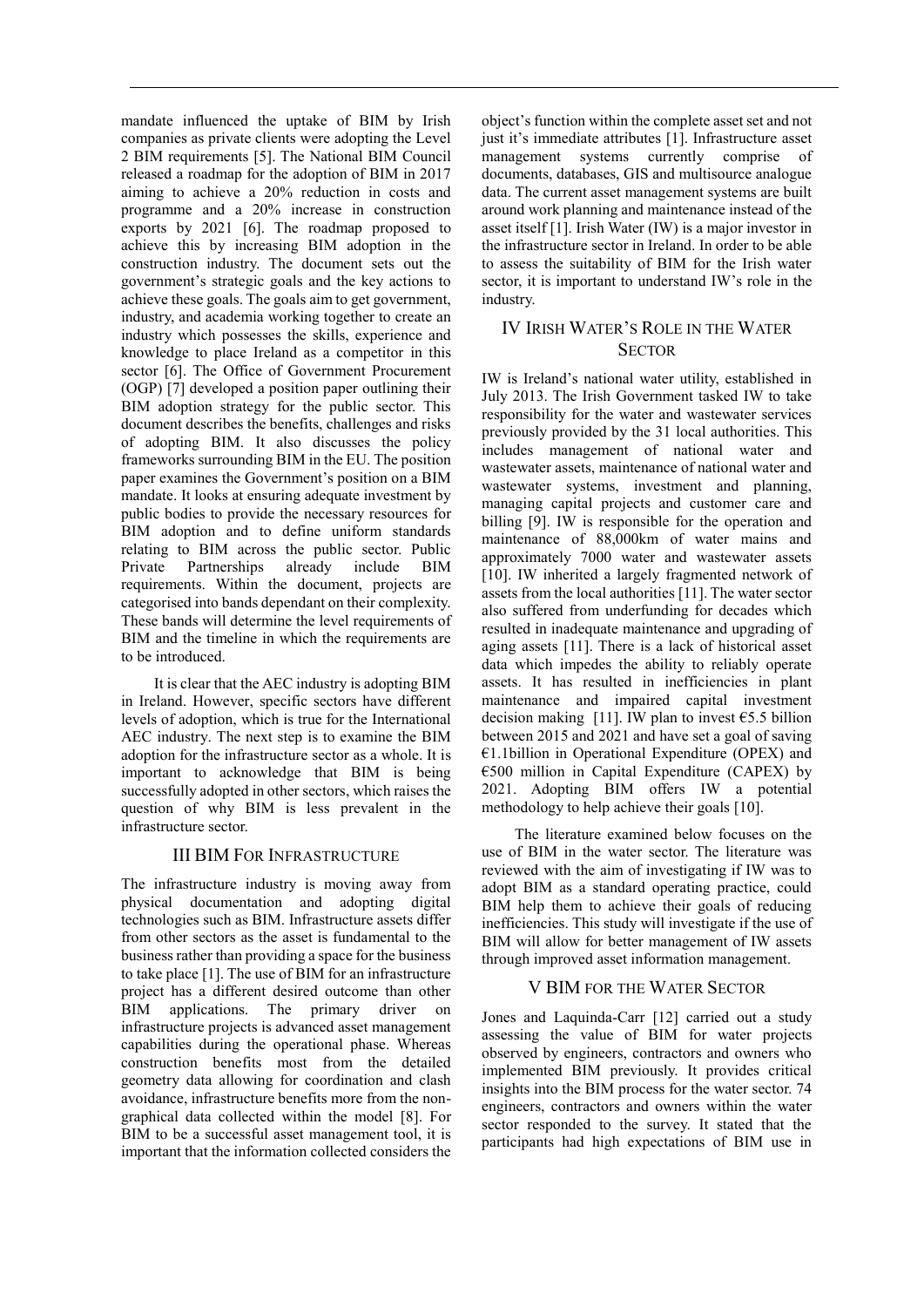design and construction to support operations and maintenance (O&M) as well as asset management [12]. It found that those who used BIM previously plan to use it more going forward. This suggests that the use of BIM in the water sector will become more common in the future. The majority of projects where BIM was used were water / wastewater treatment plant projects [12]. A vast majority reported that on some of their projects, BIM was used to enhance O&M activities. The most significant benefit to a business was found to be working collaboratively with other companies. The biggest benefit to a project was found to be the development of better design solutions [12].

BIM4Water is a group in the UK set up to support and promote BIM adoption in the water sector. The group is comprised of clients, designers, contractors, suppliers, sub-contractors and other bodies. BIM4Water developed a guidance document for the water industry. It examines the benefits of implementing BIM for the water sector, how BIM supports organisational objectives set out by UK regulators, benefits for the client, the customer, operational benefits and project delivery benefits [13]. The document defines six golden rules to ensure that BIM is successful. It highlights areas that may need attention when implementing BIM. The document provides guidance on how to utilise the PAS 1192 suite of documents for the water sector. The document finishes up by examining the potential for collaboration through BIM [13].

This document provides a well thought out and explanatory high level explanation of the BIM process. While this document is aimed towards the client and owners within the water sector, it can be used by other actors within the industry to determine what will be required from them when utilising BIM on water projects. One criticism of the document is it appears to be biased in favour of BIM without examining any potential limitations of its adoption for the water sector. The document focuses on the benefits and opportunities that come with implementing BIM. Despite the limitation of this document, there are still prevalent opportunities for Clients to apply the findings to assist with BIM implementation which will, in turn, encourage the supply chain to actively begin implementing BIM.

In an interview, Andrew Cowell the Chair of BIM4Water, maintains that it is essential for the water sector to ensure that it is involved in BIM to help mould the future of the process instead of complaining that BIM doesn't fit the water sector. According to Cowell, despite the fact the water sector in the UK bar Scottish Water has no obligation under the BIM mandate, the water sector in the UK is making progress implementing BIM. He indicated that the water sector is outside the requirements of the

mandate and has in his opinion made the task of introducing BIM for water more difficult. He also stated that defining the benefits of implementing BIM for water has been arduous, hindering the adoption of BIM by water companies [14]. Cowell believes standardisation across the sector through development of a supply chain framework incorporating BIM may help in improving efficiency and reduce individual utilities developing standards. He believes the current perception is that BIM focuses on the 3D representation of a project despite the asset information gathered within BIM being more beneficial. He discusses how people tend to associate the standards such as the PAS 1192 suite of documents with BIM and they forget that the documents focus on information management [14].

Bentley Systems' Senior VP Santanu Das discussed the comparison of BIM processes and traditional modelling approaches used by the water sector. Das describes BIM as a process that collects data created by designers / contractors that can be coordinated with existing operational data held by the client. According to Das, one of the main advantages of BIM over traditional methods is the centralised repository that has both a 3D representation of the asset and the CAPEX and OPEX information used to run the asset [15]. Das conveys how BIM improves coordination through the use of a Common Data Environment (CDE) as a single source of the latest information, reducing the potential for project participants using outdated information. BIM also allows for better analysis of energy and operational costs. This supports better assessment and selection of design options. These benefits of BIM can lead to a reduction in total expenditure (TOTEX) [15]. Das states that few clients are utilising BIM and the sector has fallen behind other sectors. Das theorises that one reason for the lack of uptake may be that owners, designer and contractor believe that they can't justify upgrading their 2D process to a BIM process. He states "designers consider the complexity level to be lower for water sector facility designs" than the likes of offshore oil rigs [15]. He claims that industry leaders are realising that they must adopt BIM to remain competitive. He speculated that the relative cheapness of water compared to other sectors like oil and gas means that the industry is less driven by efficiencies [15].

Treatment plants are complex systems of structures which are required to manage multiple processes concerning fluid mechanics, microbiology and chemistry. The design of these systems involves input from different disciplines meaning collaboration is essential. Traditional design methodologies can no longer meet the demands of modern complex treatment works. BIM offers a solution to this complexity [16, 17].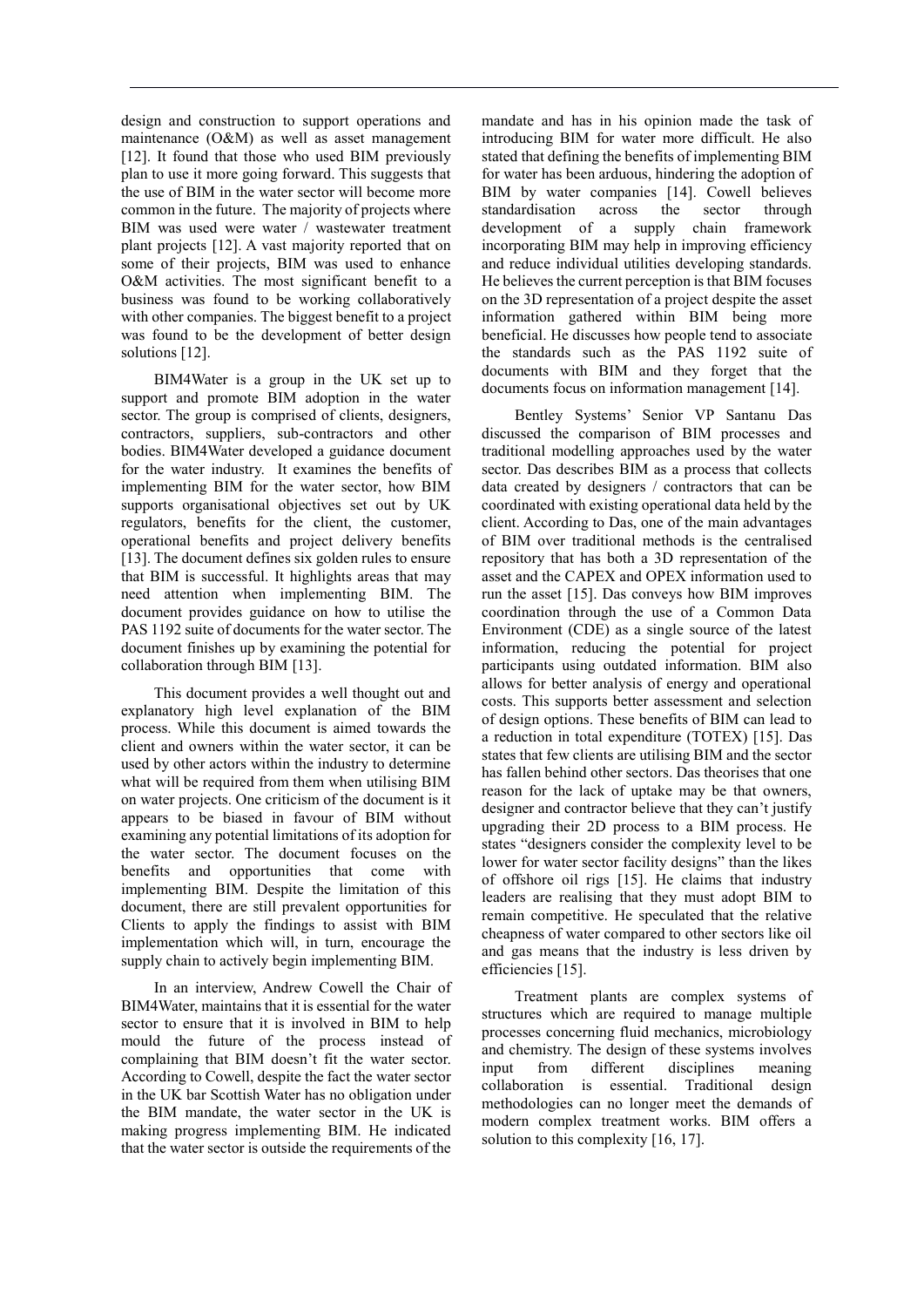A number of case studies on the use of BIM in water/wastewater assets were examined. Examples of the case studies are Shek Wu Hui Sewage treatment works, Liverpool Wastewater Treatment Works, Seafield Wastewater Treatment Works Thermal Hydrolysis Plant in Edinburgh, Scotland, the Skyway Wastewater Treatment Plant Expansion in Ontario, Canada and the upgrade of a secondary pumping station in Qingdao, China. From the review of these case studies, it is clear that BIM is beneficial for use on Water and Wastewater Treatment Plants. The benefits that were identified through these case studies are discussed below.

Better visualisation which leads to improving understanding of design, faster and more accurate design review with issues being identified during the design process instead of on site. 3D models can also demonstrate value engineering solutions to clients [18-20]. 4D simulations were also used to coordinate the works with operations staff to ensure that existing assets could be operational and maintenance works could continue during the works. 4D simulations were used to identify scheduling errors avoiding delays [16, 18, 19]. Leung [18] stated that adopting BIM on the project reduced working time and improved the clash detection process. The 3D model was used as a tool for communicating on site such as site inductions, toolbox talks and risk assessments [20]. Another benefit of BIM is its ability to create and handle complex, intelligent objects. These objects can have information about the object which can then be used in simulations and analysis to optimise the operation of assets [16]. Energy analysis utilises the embedded information within the objects in the model. Traditionally this information was stored in documentation and pump curves, which made it difficult and labour intensive to collate this data for analysis. This information can be directly exported from BIM into analysis software ensuring that the energy usage of assets is considered as a whole and not separated into the specific discipline silos [21].

One issue identified is that the planning and operation of these plants are not fully supported by Open BIM concepts using the current IFC schema [17]. "Open BIM" is defined as BIM using nonproprietary neutral file formats such as IFC. These projects would have to be carried out using "Closed BIM". Closed BIM is defined as a BIM environment in which all participants are using the same software. Using the current standardised BIM data formats restricts the description of WTP/WWTP to necessary construction information such as geometry and materials, thus limiting its effectiveness. Development of a WTP/WWTP specific schema would allow for improved collaboration and data exchange [17]. It was noted that BIM was being used in the design and construction of water and wastewater management assets to a degree of success

as covered above. However, it was also noted that there is a distinct lack of material comprising the use of BIM for distribution network projects. A review of the available literature regarding BIM for infrastructure was carried out by Cheng, Lu & Deng [3]. This review examined nine categories of infrastructure including utility infrastructure which was defined as electricity, natural gas, water and sewage delivery systems and pipelines. It found that only six of the one hundred and seventy one industry cases and three of the sixty two academic papers covered the category of utility infrastructure [3]. This lack of information surrounding the topic made it difficult to critically appraise the use of BIM for distribution network projects. The majority of the literature collected for this study highlighted the benefits of BIM for the water sector.

Hore [22] stated that it is no longer a question of why the construction industry should adopt BIM but more a matter of how to. Based on the literature reviewed, it is evident that there are benefits for the water sector in Ireland from adopting BIM for use on water and wastewater treatment plants. The benefits can be seen from the design stage to the operational stage. IW have set a number of goals about creating efficiencies within their project delivery practices. BIM offers the potential to help achieve this through various functionalities while also offering efficiencies during the whole lifecycle of an asset. However, there is a lack of information relating to the use of BIM for distribution network projects and utility infrastructure as a whole; it is difficult to determine whether there are benefits from the use of BIM on the linear infrastructure projects. This study will engage with professionals within the water industry in Ireland to evaluate if there are potential benefits from adopting BIM on water network distribution projects.

## VI METHODOLOGY

This section examines the methodologies utilised to carry out this research and the rationale behind their selection. The central research question focuses on the suitability of the use of BIM on water infrastructure projects in Ireland to develop an assessment model that can be used by IW and other utilities. A multimethod approach was adopted comprising of three distinct phases. Phase 1 used a literature review to critically assess current literature to identify the benefits and barriers of using BIM on water infrastructure projects. Phase 2 consisted of a stakeholder analysis with fourth generation evaluation. The aim is to interview key staff from the client, consultants and contractors to establish the current workflow, the current level of BIM adoption on these projects and get validation of the findings from the literature review. Phase 3 is to develop an assessment model to be used by IW or any utility to track the BIM adoption and success for all BIM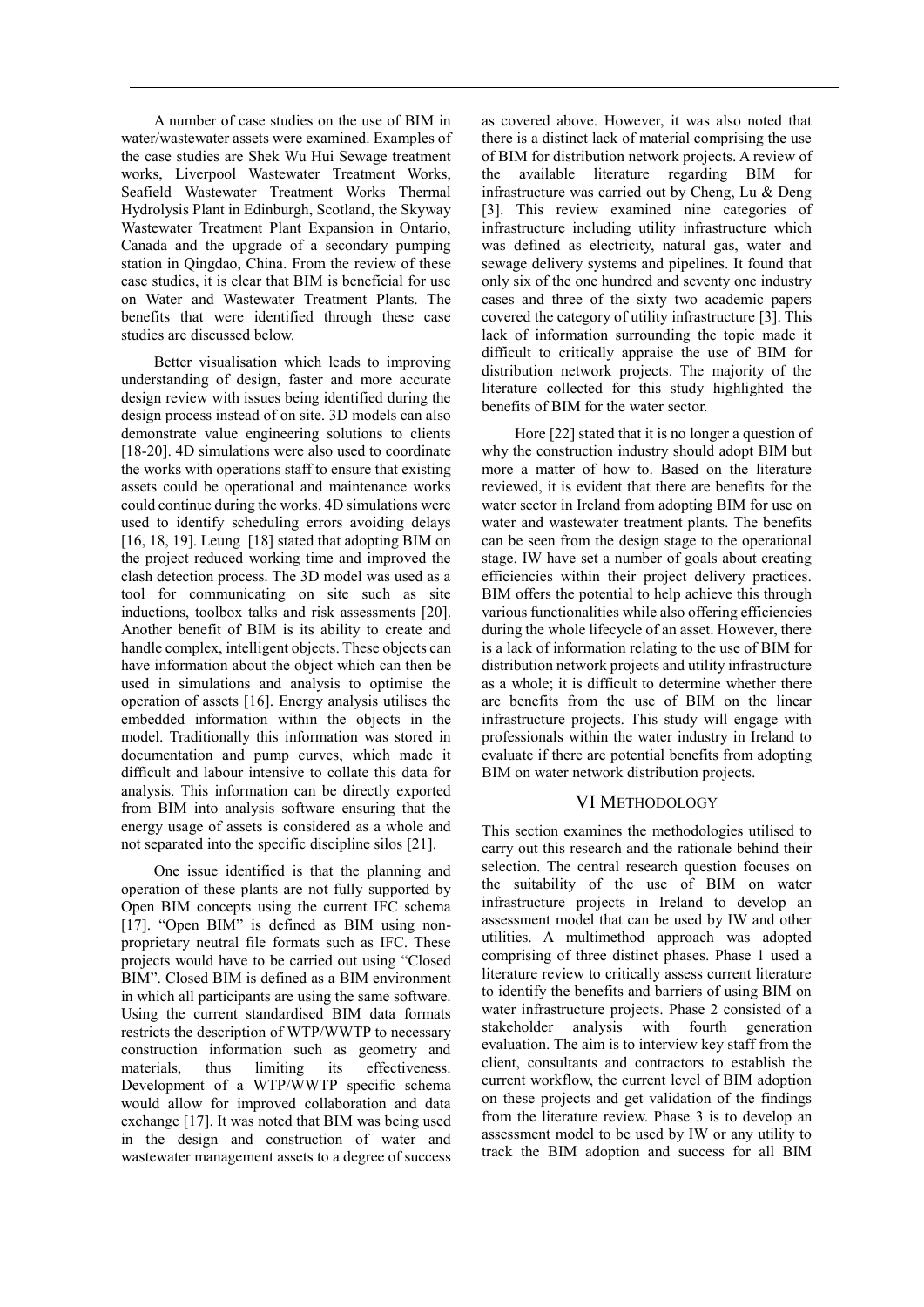projects. The methodology proposed for this phase is Success Level Assessment Model (SLAM BIM). This methodology sets out a systematic process to evaluate the implementation of BIM.

# VII STAKEHOLDER ANALYSIS WITH FOURTH GENERATION EVALUATION

Stakeholder Analysis with Fourth Generation Evaluation examines the claims, concerns and issues of stakeholders in order to focus the evaluation [23]. This methodology attempts to help the participants reach a consensus about the topic or to identify discrepancies and to further educate the participants through others' perspectives on the topic. The process is built on negotiated stakeholders' ideas and opinions on the subject [24-26].

A stakeholder can be defined as a person or persons that can be influenced by or can influence the actions of an organisation / project [27]. The process begins by identifying the stakeholders who are then invited to be interviewed to examine their claims, issues and concerns about the construct. The participant is asked to nominate another participant with different views and opinions to be interviewed. Each participant will be provided with the ideas and opinions gathered from the other participants and asked to critique them as well as the findings, thoughts and opinions of the evaluator. A consensus among the stakeholders is sought to be achieved through discussion, negotiation and interchange [23, 25, 26].

This methodology was chosen due to the nature of the projects being investigated. A distribution network project has a number of stakeholders involved in a project, the client, the local authorities, the consultants and the contractors. Each stakeholder may have a different value for BIM. Therefore it is important to investigate each of their perspectives. It was decided that this methodology was the most relevant and would allow for the best engagement with the stakeholders. The fourth generation evaluation will also allow the stakeholders to provide insight and feedback on the findings and assessment model developed in this study. The timescale of the study also made this methodology more suitable than others as it could be carried out over a relatively short period.

Due to the time constraint of this report, a modified version of this methodology was utilised. It was proposed to omit the step where the participants nominate another potential participant. This step was omitted as it would lengthen the time required to complete the analysis considerably. All participants were selected in advance of carrying out the interviews. It was also proposed that the fourth

generation evaluation step of this methodology will be limited to reviewing the assessment model (SLAM BIM) developed, based on the information gathered in the interviews, as this is the main outcome of this study.

The interviews carried out were semi-structured to allow the interviewer to follow avenues that may arise during the process, therefore providing greater insight on the research topic. The researcher contacted a selection of people with knowledge of the industry to identify the most suitable participants.

## *a) Stakeholder Analysis Findings*

During the Stakeholder Analysis process, a number of professionals were interviewed regarding the use of BIM for distribution network projects. The professionals were made up of Contractors, Consultants, Local Authority staff, Clients and software suppliers. The interviews were semistructured with a set of key question relating to current workflows and their opinions on BIM. The interviews were where possible carried out in person, however some were carried out over the phone. The interviews were recorded and analysed at a later date. The interviews were reviewed a number of times to identify themes within in the answers. These themes will be discussed below.

### *b) Distribution Network Project Types*

It was observed that there are currently two vastly different project types used for distribution network projects in Ireland that need to be considered. The first type is Water Network Projects (WNP). The second type of project is the traditional distribution network project using Design Build contracts. The WNP is used to replace aging and poorly performing assets through rehabilitation and replacement of existing watermains. This typically involves like for like replacement or upsizing of the existing main. Whereas the traditional project type is typically used for the construction of new infrastructure addressing supply or operational needs. These projects are more complex than the WNP and may include structures and other assets such as pumping stations. The WNP relies heavily on GIS while the traditional project uses various different software to carry out the more complex design. It would appear there is limited scope for BIM adoption for WNP as the design is uncomplicated and typically involves a single design team. Due to the added complexity and design requirements of traditional projects, implementing BIM would be beneficial. Some of the main benefits identified for traditional projects were as follows:

- the use of a CDE to act a single source of project information,
- the automation of manual or repetitive tasks,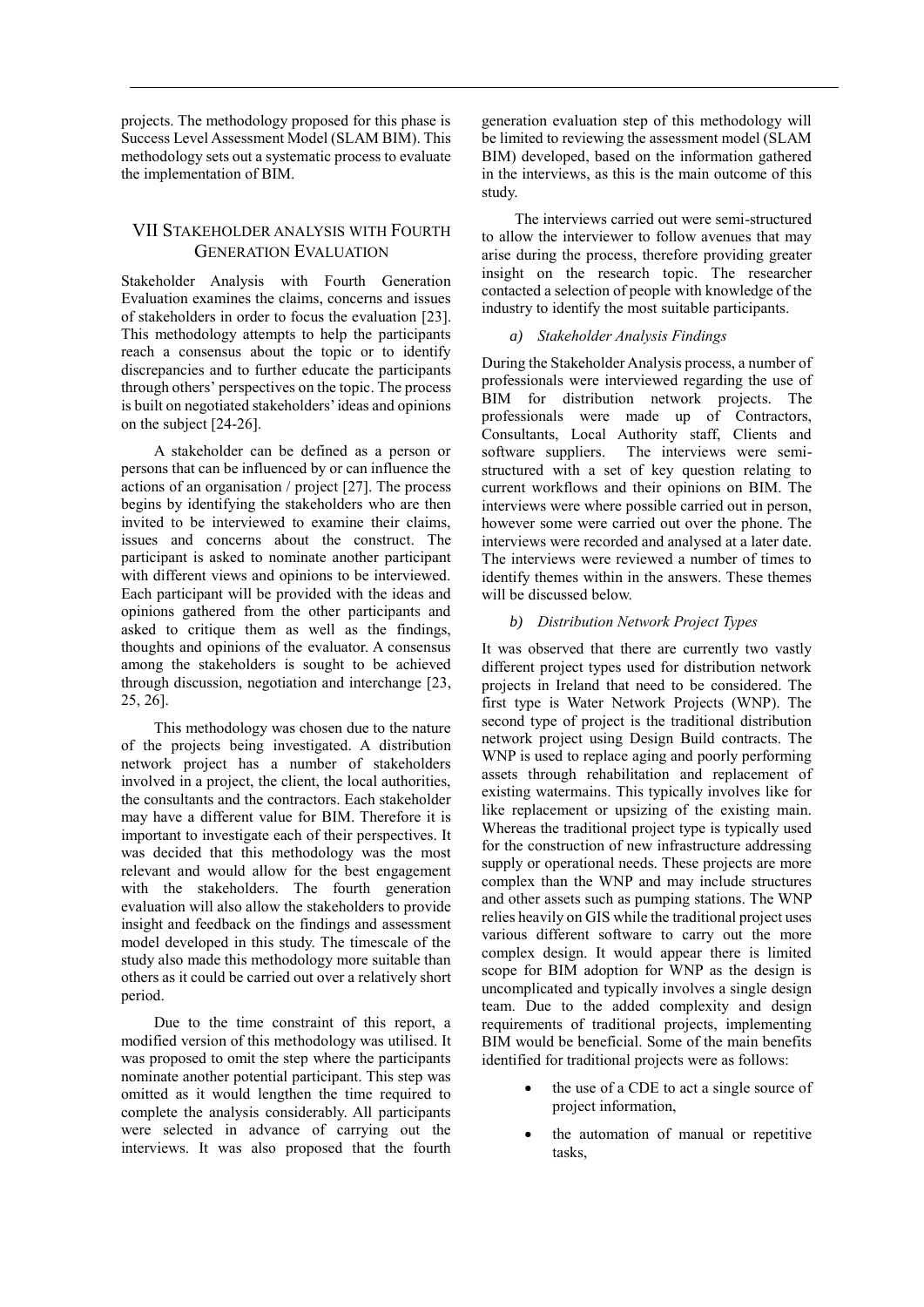- the production of sections for structures and chambers,
- quantity take-off from the model,
- access to asset information,
- better visualisation of the design,
- clash avoidance and rule checking capabilities,
- allows for a lot of issues to be resolved during design.

The main barriers to adopting BIM for traditional projects were identified as the cost and time investment as well as the changes required to cultural mind-set and contracts. The WNP has a number of barriers for the adoption of BIM

- software that carry out similar functions to that of BIM software: Enterprise Content Management (ECM) which acts similarly to CDE and Leakage Management System which fills a similar role to an Asset Information Model managing the asset information and performance. The Client has invested heavily in these systems and replacing them with BIM is not logical at this time as it would require additional investment into software and training of staff.
- heavy reliance on GIS, interoperability issues between GIS and BIM.
- works are typically carried out in urban areas with a large number of other buried services. The records for these services are for guidance only and are not reliable.

Some participants that are involved in the WNP said that aspects of BIM may be beneficial but that the investment required would not justify adopting BIM for these projects.

*c) BIM Knowledge and Experience*

A number of participants stated that they had limited knowledge of the BIM process. Approximately half of the participants in this study indicated that they had a limited knowledge or understanding of BIM. Despite stating that they had limited knowledge of the BIM process, the participants were both aware of and had some understanding of the process. Participants were asked what their understanding of BIM was; there was a number of different responses. Some focused on the production of a 3D model; others focused on the management of information. It is apparent that BIM means different things to different people. Raising awareness of what BIM is and its capabilities could help to increase its adoption. The use of various levels of education relating to BIM

may help to raise awareness and provide clarity on the concepts and philosophies of BIM.

### *d) BIM Involvement and Drivers*

The majority of participants stated that their organisation was involved in some sort of BIM project or are currently investigating BIM. It is noted that all BIM projects that were mentioned are Water and Waste Water projects. However, some participants advised that their organisation is currently investigating the use of BIM on distribution network projects. Whilst the majority stated that their organisation is involved in BIM projects or planning to implement BIM on projects, it appears that the current main driver for BIM implementation is the Contractor. Based on the information gathered during this study, the Client is currently developing a BIM strategy. At the time of this study, it is still under review by the Client's technical forum. However until that strategy is approved, the industry is relying on Contractors to propose the use of BIM on projects.

All participants stated that interoperability issues between BIM with other current software could be a potential barrier to adopting BIM. This was also noted in the literature review. The Client has invested in their GIS system and have a number of systems linked to the GIS that perform various functions helping the management of their assets. It was also noted that any hydraulic models used are built separately to design or as-built drawings / models. There is a growing number of software that allow for the integration of hydraulic modelling data in BIM software. This offers a significant efficiency to the Client and designers as they can use the design or asbuilt models to create or update hydraulic models. This, in turn, means better tools for planning and assessing the operation of the Client's network.

Each participant was asked if they thought that a government mandate similar to the UK could drive BIM adoption or impose BIM on an unreceptive industry. There were mixed reactions to this question. Some believe that a mandate may force BIM where it was not suitable. Others think that it has been successfully implemented in other countries and should be adopted here. Some of those opposed to the mandate were involved with the WNP. BIM may not be suitable for the WNP, therefore a mandate would not be beneficial for those involved. The reasons given by those opposing the mandate are that it would require a significant change to existing systems and processes. It would potentially be onerous on stakeholders and it may not be suitable for all projects. Those that support the use of a mandate were typically more familiar with BIM and had a better understanding of the process than those that opposed it. Based on information collected during the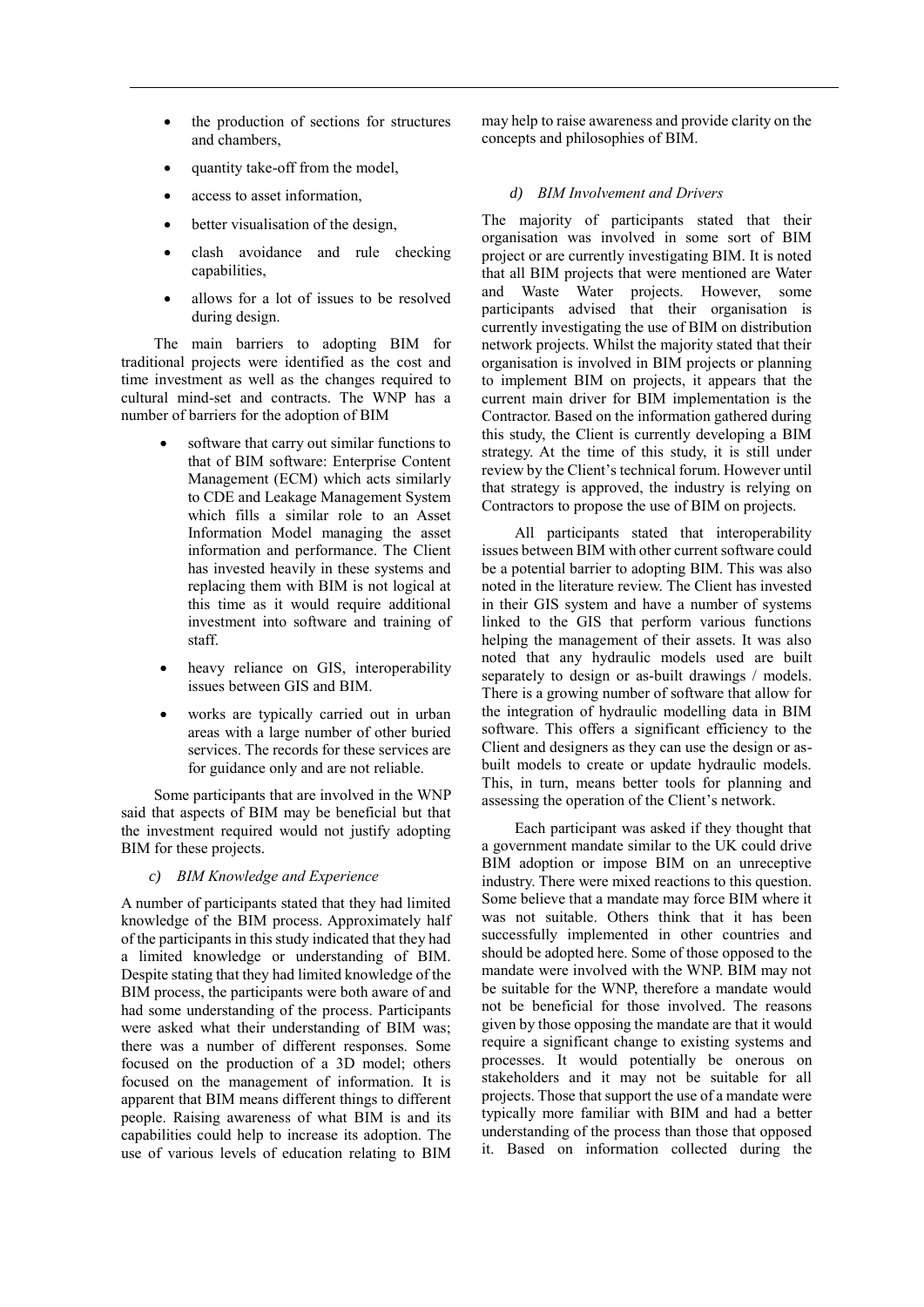stakeholder analysis, work on a mandate is underway by a public body working group as part of the OGP BIM strategy. It was eluded to that there will potentially be a complexity threshold for projects that fall under this mandate. If this is the case, it may address some participants concerns regarding a BIM mandate in Ireland.

## *e) Current Practices and BIM Practices*

It was noted that a number of elements of BIM have been adopted by the various stakeholders. It was pointed out that variations of cloud storage solutions had been adopted for both internal and project use, as similar to the role of a CDE. One participant stated that they were using a naming convention and status codes that to the researcher were identical to the naming convention set out in the PAS1192 suite of documents. Another participant compared the Client's asset register documentation to COBie spreadsheets and found them to be similar. Another participant advised that they were using Autodesk's Infraworks to create models for a drainage scheme. Infraworks is a BIM-enabled software. It appears that the industry is currently utilising elements of BIM without being aware of it.

## *f) Efficiencies*

Throughout the study, a number of efficiencies gained through the adoption of BIM on distribution network projects were identified.

An efficiency identified by a number of the participants was the improved information exchange using a CDE. Information exchanges currently use a number of different methods depending on those involved resulting in project information being stored in various locations. The WNP has adopted a solution very similar to a CDE. However, it was noted that the Local Authorities do not utilise this. They receive sketches for design review directly from the contractor. This potentially means that records of design changes or comments are not fully recorded and may be missed by others.

Another efficiency identified was better visualisation as a result of 3D modelling opening up opportunities to better communicate the design. It enables better and faster design review. It also helps plan works while considering operational requirements of existing assets. By identifying issues during the design stage, it reduces costs and delays on site benefitting all project stakeholders. BIM also offers the functionality of creating viewpoints of issues to clearly and visually identify the problem. The issue can be assigned to the person responsible for its resolution and shared through the live model. The 3D model can be used for planning application and consultation with the public allowing people

without an engineering background to understand the implications of the project.

The automation of tasks was also noted during the study as significant efficiency gained with BIM. BIM offers functionality that can automate a number of manual tasks. Examples of this are the production of long section and section drawings, energy analysis, clash detection and avoidance and quantity take-off. This functionality encourages more accurate designs as it reduces the potential for human error.

## VIII INTEROPERABILITY CONCERNS

During the literature review a number of potential interoperability concerns were identified that the author believes may hinder the adoption of BIM on water network projects or if addressed would significantly improve workflows and promote BIM adoption. The two interoperability concerns identified were firstly between BIM and GIS software and secondly between BIM and hydraulic modelling software. It was decided that these issues required further examination.

## *a) BIM & GIS*

BIM and GIS software are fundamentally different. The concept of Level of Detail (LoD) differs between the two software [28, 29]. GIS displays the information topographically whereas BIM displays the data graphically as a 3D geometric representation [30]. This lack of interoperability was identified as a challenge for implementing BIM [31]. Building projects will typically use LoD standards like IFC, from level 100 to level 500. IFC is a international object-oriented open standard which supports geometric representations and rich semantic information. These standards do not provide LoD references for civil infrastructure [3]. GIS will typically use CityGML. CityGML is an open geospatial standard which supports component-based modelling. CityGML has five discrete LoDs, LoD0 to LoD4 [3]. Figure 1 below illustrates the differences between the two schemas [32].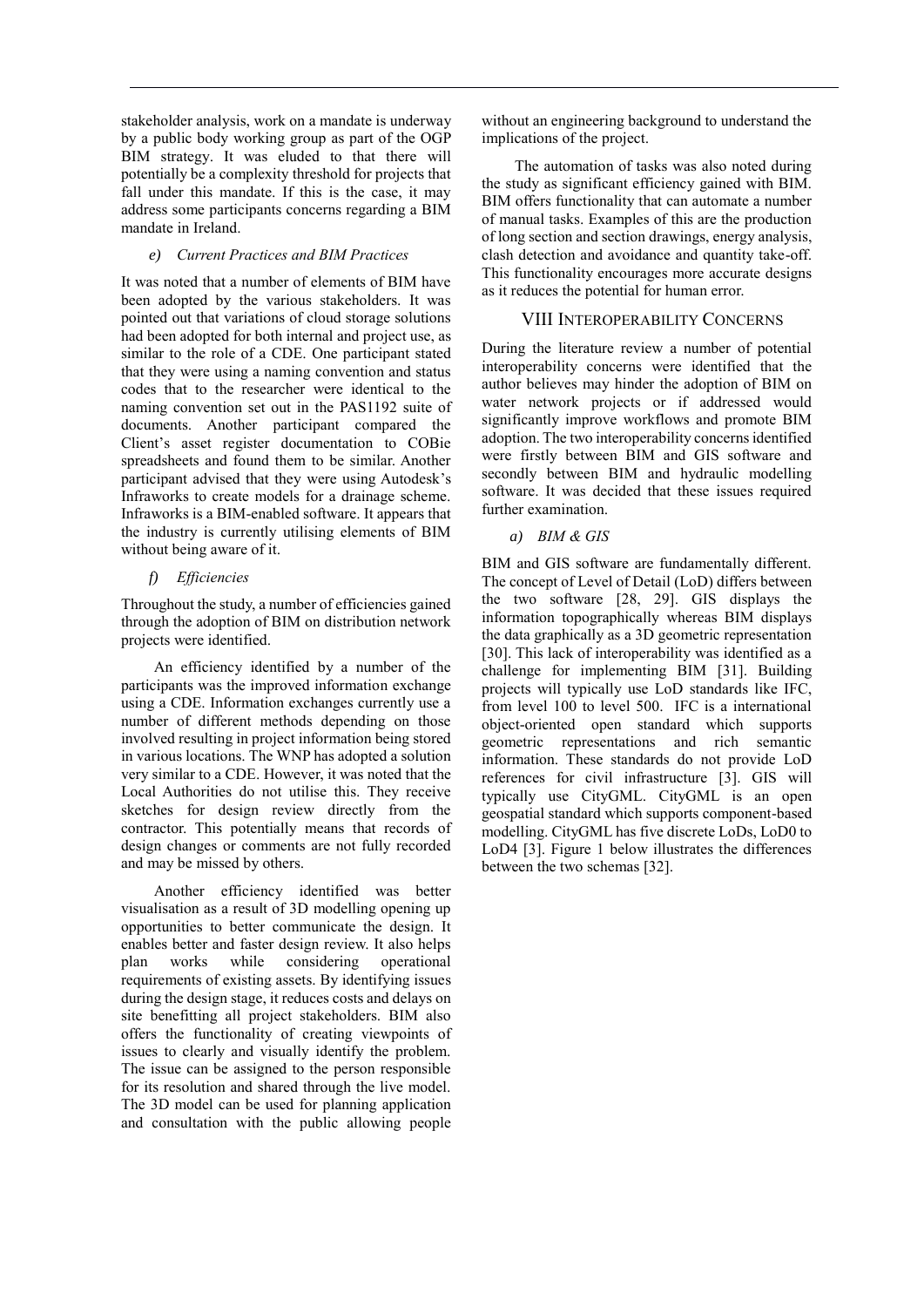

Figure 1 - Comparison of LoD in CityGML and IFC [29]

The current workflow between BIM and GIS is limited to connectivity between the GIS and Infraworks software. This opposes the "data at the centre" philosophy being adopted in the AEC sector [33]. A number of organisations have begun to form partnerships in order to address these issues. Examples of these partnerships are Autodesk ESRI partnership and buildingSMART Open Geospatial Consortium (OGC) partnership. The aim of these partnerships is in creating a direct, faster and more transparent information exchange between BIM and GIS software. These partnerships will hopefully eliminate the slow and inefficient data exchange between BIM and GIS [34-36]. They aim to provide an open vendor-neutral standards platform for exchanging spatial and semantic data [37]. These partnerships are working towards addressing the interoperability issues between BIM and GIS software and appear to be making good progress. This will benefit utility operators by allowing for better information exchange and improved workflows. IW uses GIS as their asset management software. Typically, contractors and designers use software like Autodesk's AutoCAD, Civil3D and Revit. The information exchange between them and GIS software, as pointed out previously, is limited. If these partnerships are successful at meeting their goals, it will mean the information exchange between Clients and Contractors / Consultants will be vastly improved in both directions, benefiting all involved. Figure 2 below shows the desired workflow between BIM and GIS whereby the asset data stored in GIS is fed into BIM to inform design and construction and the project data stored in BIM gathered during the project is fed back in the asset data.



Figure 2 - Proposed improved data flows as a result of BIM and GIS integration [34]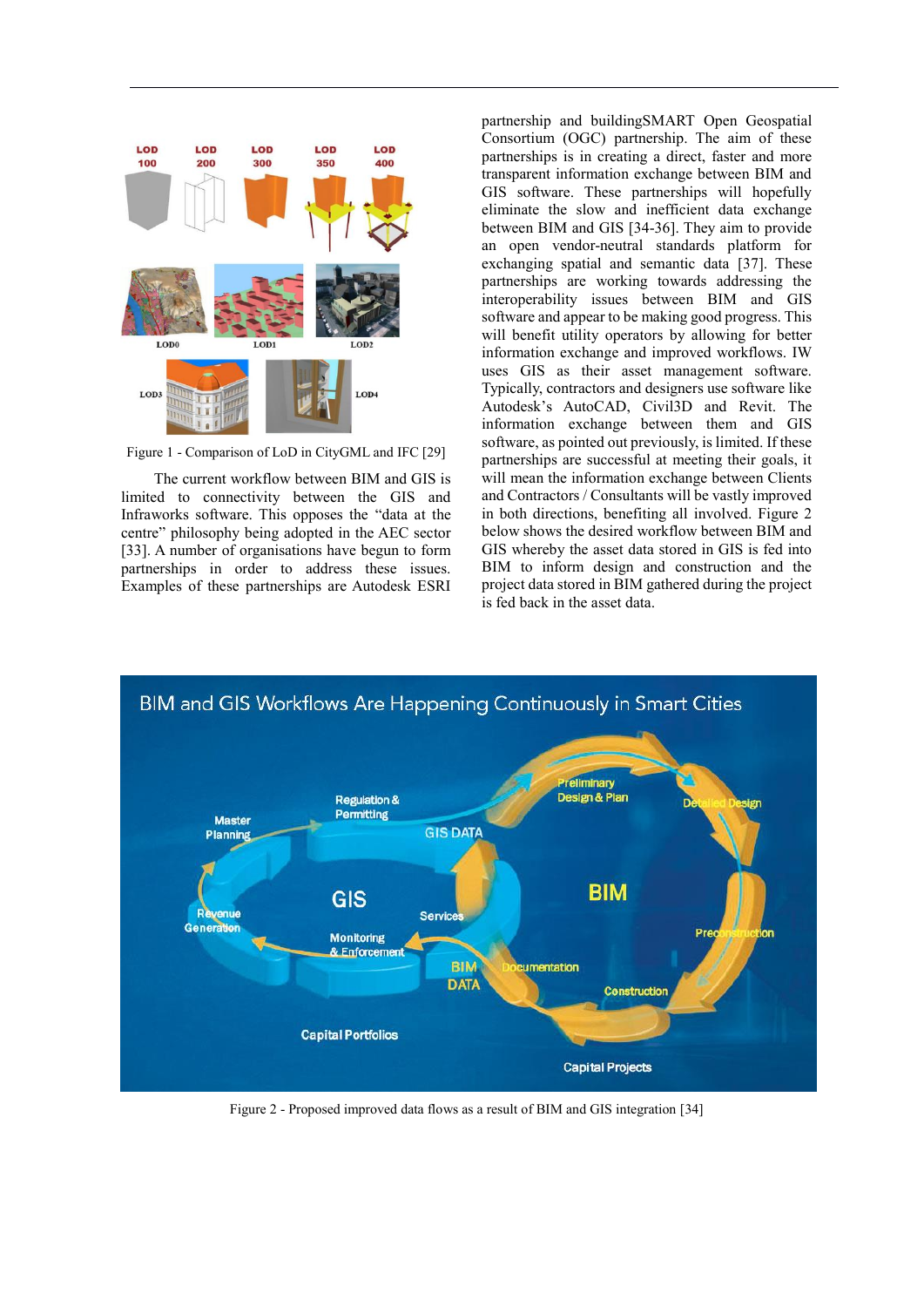A member of ESRI Ireland advised that they have not yet drawn on the resources available through the Autodesk partnership. They stated that some clients are investigating the use of BIM however they are not aware of any who have implemented it in a real world scenario [38]. IW use a Geometric Network model for asset information management. These models are a set of connected lines and junctions which include connectivity rules that are used to represent and model a network infrastructure that reflects existing or proposed assets [39]. This type of model does not include for the concept of an internal world and any asset recorded in this type of model is represented by a line or point. IW GIS information is in 2D [38].

### *b) BIM & Hydraulic Modelling Software*

The second interoperability concern relates to BIM and hydraulic modelling software. There are a number of different hydraulic modelling software with varying degrees of interoperability with BIM. There is some software which offer BIM compatability such as Bentley Systems WaterGEMS and SewerGEMS which can integrate with Bentley's CDE Software, Projectwise[40-43] . EPANET is an open source modelling software [44, 45]. A number of software providers have used the EPANET engine to develop other tools and add-ins. One example of this is the Studio ARS software. Studio ARS offer a number of AutoCAD applications for water network design that allow analysis to be carried out within AutoCAD reducing the requirement to utilise a secondary hydraulic modelling software [46, 47]. Hydra and Canalis software are BIM ready according to Studio ARS [48]. IW currenly use Synergi Water. Synergi Water is a simulation software package that can be used to analyse the performance of a distribution network, equipment and fittings [49]. This software can currently integrate with GIS systems and some Autodesk products using .shp files. They are currently working on developing the ability to create a digital twin for clients. They are working to develop an Application Programming Interface (API) with the aim of allowing end users to develop tools to integrate with BIM [50].

The interoperability concerns discussed above if addressed could improve the workflow for distribution network projects. With the development of software like Hydra and Canalis, and the partnerships between organisations like Autodesk and ESRI, it is clear that these issues have been identified by the sector and efforts are being made to resolve these problems. The work being carried out by these organisations can only help to convince the industry that BIM is the future.

The stakeholder analysis revealed a number of opportunities and barriers to the adoption of BIM by

the water sector. If BIM is to be adopted by the sector these will have to be taken into consideration and addressed. The complexity of the project should be considered when deciding if BIM is suitable. Smaller network rehabilitation projects do not appear to warrant the adoption of BIM to a standard such as Level 2 BIM. However there are aspects of BIM that could be beneficial for these projects such as the use of a CDE. Larger, more complex projects will benefit from the use of BIM. The majority of stakeholders involved in the water sector are currently investigating or trialing the use of BIM. However the current drivers of BIM are the contractors. It is also important for IW to consider the existing systems in place and their interoperability with BIM software, there has been significant investment in systems to improve capital and operational works. It is important that BIM can integrate with these systems if it is to be beneficial.

## IX SUCCESS LEVEL ASSESSMENT MODEL FOR BUILDING INFORMATION MODELLING

Success Level Assessment Model for Building Information Modelling (SLAM BIM) is a methodology for assessing the success of the BIM process at an organisational or project level. Previous methodologies of evaluating BIM either examined the maturity of the BIM or measured the benefits of using BIM. The methodologies that evaluate BIM maturity do not evaluate BIM project success directly. The methodologies that evaluate the benefits of BIM provide a comparison of BIM versus non-BIM works but do not employ appropriate metrics to measure the success of BIM implementation. SLAM BIM aims to set evaluation criteria that can be repeated to assess the success of BIM implementation [51].

The assessment methodology is divided into five steps:

## *Determine BIM goals*

The first step of the process is to determine the desired outcomes of adopting BIM. By clearly defining goals for the implementation of BIM, it will determine if the use of BIM was successful or not if said goals are achieved. These goals should be shared among all stakeholders to ensure that they are all working to the same desired outcomes. They can be organisational goals or project specific goals. The goals should be achievable to insure that a realistic objective is set. The goals can be quantitative such as achieving a desired cost saving for projects. They can also be qualitative such as improving staff's understanding of the BIM process [51]. This assessment model should evolve with the organisation or project implementing it. As the organisation or project completes its goals, new goals should be set and existing goals should come further into focus.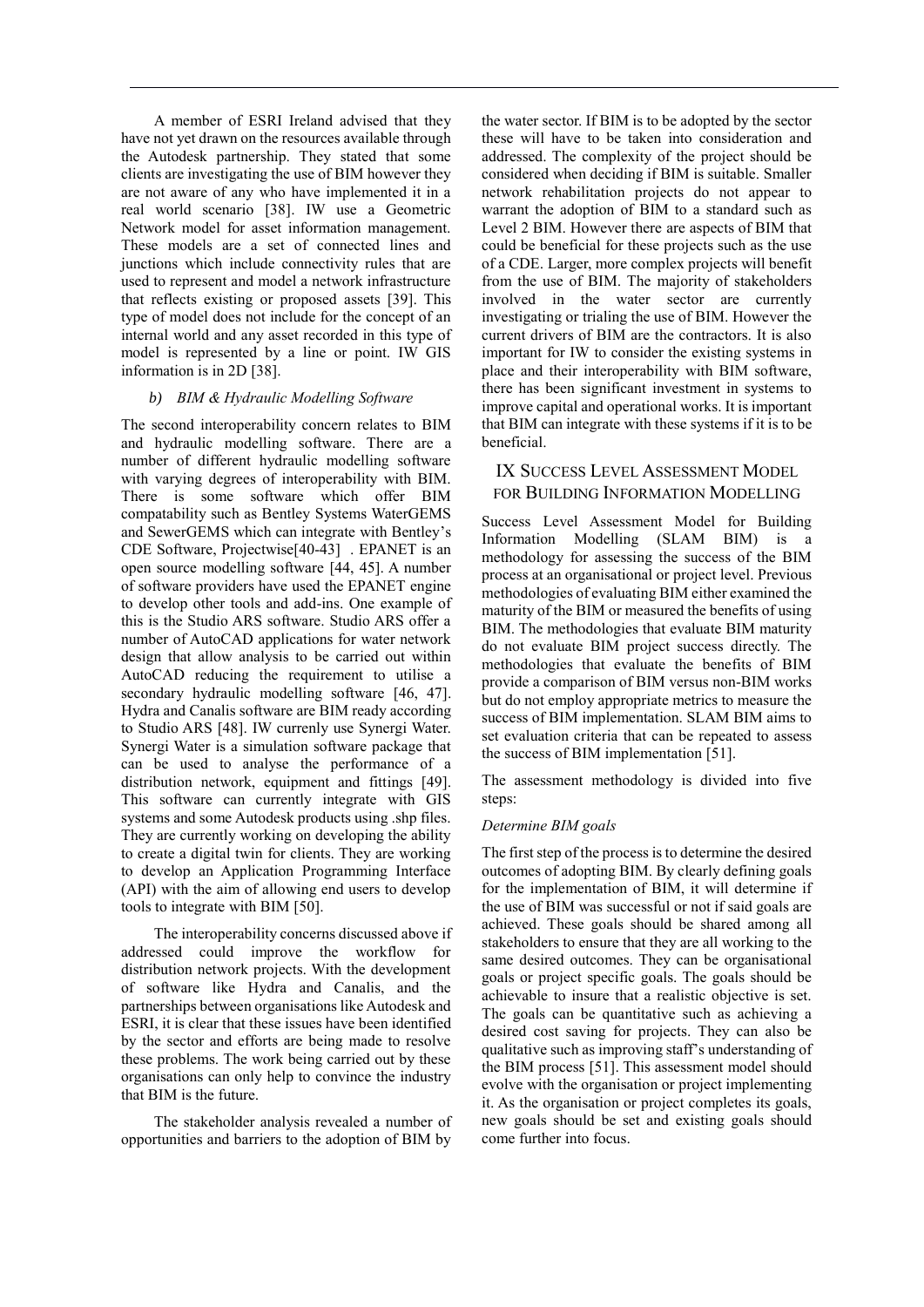#### *Determine BIM uses*

Uses can be defined as services or functions, which are unique tasks or procedures where BIM is utilised by an organisation/project. The BIM uses are determined based on the BIM goals of the organisation/project. Some BIM uses will be required on all projects while others will be optional and dependant of the specific objectives of the project. One or more BIM uses may be necessary to achieve a BIM goal [51].

#### *Identify BIM KPIs*

KPIs are used to measure the performance of project/organisation and how close it is to meet its objectives. Two steps are required to identify the performance indicators (PI) most appropriate to the organisation/project. The KPIs vary and are dependent of the BIM goals and BIM uses for the organisation/project. The KPIs selected should be standard for both the BIM goals and the BIM uses. The KPIs chosen should be measurable using quantitative criteria, data should be collectible with minimal additional data input and comparable to benchmark cases on non-BIM projects [51].

#### *Develop the unit measurement*

In order to track the performance of the organisation/project using KPIs, it must be possible to specify a unit of measurement. Example of this might be the number of change orders issued or actual cost vs. planned cost [51].

#### *Develop collection form*

Methods of collecting the data to inform the KPIs is the final step to establish this methodology. The data collection must be non-invasive and integrated into existing work processes. It should also be aligned with predefined data collection processes, allowing for benchmarking with previous time periods or projects [51].

The author applying the steps involved in this methodology has developed an assessment model for use by Irish Water to examine their level of BIM adoption and success of implementing it. Due to the time constraints of this study, it is likely that this assessment model will only be created as a guide for IW to adopt. A flow diagram of how the model will be developed has been included below in *[Figure 3](#page-10-0)*. As part of the fourth generation evaluation, this assessment model will be validated by issuing the draft assessment model to the participants of the stakeholder analysis for review. They will be asked to review the model and revert with any comments they may have. These comments will be reviewed and then incorporated into the final model.



<span id="page-10-0"></span>*Figure 3 - Flow Diagram for SLAM BIM Methodology*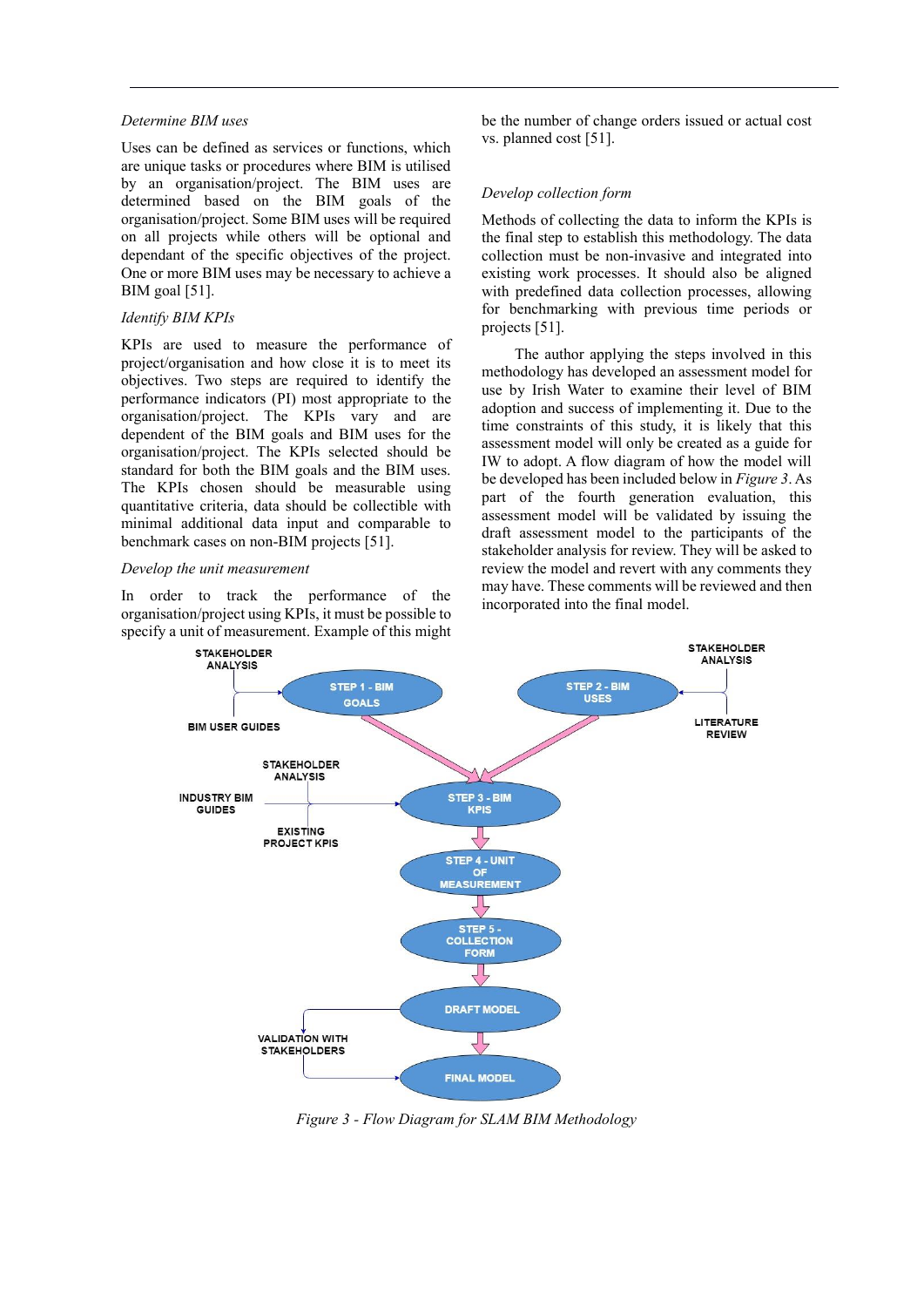### X SLAM BIM ASSESSMENT MODEL

The aim of this section was to develop an assessment model to be used by a Client in the Water sector. This assessment model could also be adopted by other utility operators and modified to suit their goals and needs. This assessment model can be used to track BIM adoption and determine if it is beneficial.

In order to develop BIM goals for the assessment model, a number of sources were used. During the Stakeholder Analysis interviews, each participant was asked what they would like to get from adopting BIM. This information was used to determine BIM goals that were incorporated into the assessment model. A number of BIM user guides were also consulted to inform the selection of BIM Goals. The goals identified were categorised into Short Term, Medium Term and Long Term. They were also categorised into organisational and project goals.

The BIM Uses were identified by asking participants in the stakeholder analysis what they would like to see BIM used for and the benefits they perceive to be gained by adopting BIM. During the literature review, a list of BIM uses was collated from a number of sources. This list was then reviewed and based on the stakeholder analysis, the BIM goals identified and the literature review, the most suitable BIM uses were selected.

To identify the BIM KPIs, firstly a list of KPIs suitable for BIM was established from existing literature. This list was then reviewed referring to the stakeholder analysis, the BIM user guides and existing KPIs. Appropriate KPIs were then selected from this list and linked to specific BIM goals and uses. Some KPIs may be used to assess a number of purposes or uses. Based on the KPIs selected, units of measurement were chosen as were methods to collect the data.

Any units of measurement attached to the KPIs were included in the assessment model. Where not available, standard units of measurements used for other KPIs were proposed.

Finally, the data collection method was identified. The units of measurement for the KPIs were reviewed, and the data source was identified based on the information required to inform the KPIs.

Based on the information gathered for the assessment model, an initial draft was developed. As part of the fourth generation evaluation methodology adopted, this draft model was then issued to the participants of the stakeholder analysis for validation and comments. Any comments that were received were reviewed and incorporated into the final assessment model. An example of the model is shown above in [Figure 4.](#page-11-0)

When the draft assessment model was issued to the participants of the stakeholder analysis, the feedback was positive and the model was well received. The feedback was reviewed and the suggestions were encorperated into the model. The feedback mainly focused on making inclusions for insuring stakeholder adoption and the integration of BIM into management systems and workflows. These comments fit under some of the BIM goals identified and therefore were incorporated into the BIM uses and KPIs. Adoption of this assessment model would require buy in from various departments within the Client's organisation. It requires that information be gathered from various stakeholders during projects. This assessment model was developed to be used by a client involved in the utility sector. The methodology can be adopted by other stakeholders and the process can be replicated working through the steps to tailor it to their specific purpose.

| Time Scale Function  |                | <b>BIM Goal</b>                                                                    | <b>BIM Use</b>                                                                        | <b>BIMKPIs</b>                                                                                  | Unit of<br>Measurement                               | Data Collection Method                                                        |
|----------------------|----------------|------------------------------------------------------------------------------------|---------------------------------------------------------------------------------------|-------------------------------------------------------------------------------------------------|------------------------------------------------------|-------------------------------------------------------------------------------|
| Short<br><b>Term</b> | Organisational | Increased BIM adoption /<br>Maturity                                               |                                                                                       | Employee Skills &<br>Knowledge                                                                  | <b>CPD Hours</b><br>completed in<br><b>BIM</b> space | CPD records &<br>Performance<br>Management Plans                              |
|                      |                |                                                                                    |                                                                                       | Percentage of Projects<br>with BIM requirements<br>included in tender package                   | Percentage of<br>Projects                            | Tender Package<br>Requirements                                                |
|                      |                |                                                                                    |                                                                                       | <b>Return on Investment</b>                                                                     | Payback period<br>(Years)                            | Software costs, Hardware<br>costs, Training costs,<br>Savings on BIM projects |
|                      |                |                                                                                    |                                                                                       | <b>BIM Maturity</b>                                                                             | <b>BIM Maturity</b><br><b>Assessment</b><br>Score    | Internal Assessment by<br><b>BIM Team</b>                                     |
| Short<br>Term        | Organisational | Develop Organisational,<br>Asset and Employer's<br><b>Information Requirements</b> | <b>Asset Information</b><br>Management                                                | Percentage of BIM<br>Document Templates<br>created that are required in<br><b>BIM Standards</b> | Percentage                                           | Document Register                                                             |
| <b>Short</b><br>Term | Project        | <b>Better Visualisation of</b><br>Assets & Design                                  | <b>Site Analysis</b><br><b>Engineering Analysis</b><br>Design Authoring               | Number of Requests for<br>Information (RFI)                                                     | <b>Sum</b>                                           | <b>Contractor Progress</b><br><b>Reports</b>                                  |
|                      |                |                                                                                    | Design Review                                                                         | Number of Errors/<br>Omissions on Site                                                          | <b>Sum</b>                                           | Project Claims Register,<br><b>Contractor Progress</b>                        |
|                      |                |                                                                                    | Clash Detection /<br>Avoidance<br>3D Coordination<br><b>Site Utilisation Planning</b> | Number of Change Orders                                                                         | Sum.                                                 | <b>Reports</b><br><b>Contractor Progress</b><br>Report                        |

<span id="page-11-0"></span>*Figure 4 - SLAM BIM assessment model example*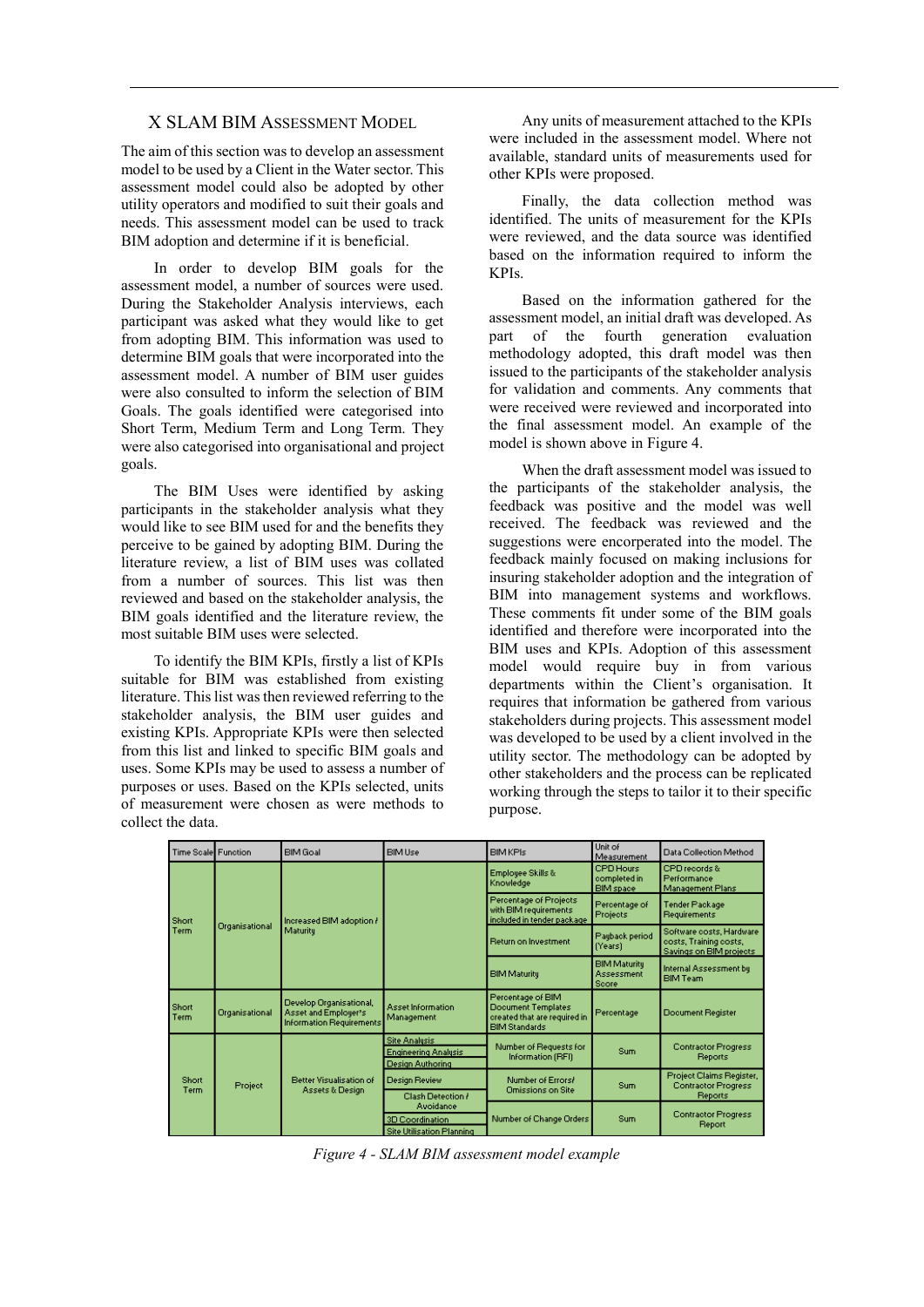#### XI CONCLUSIONS

This study investigated the use of BIM on distribution network projects within the water industry. Based on the findings of this study it is clear that there is definite scope for the adoption of BIM by the water sector in Ireland. However, it is important to note that while there is scope for using BIM, not all projects are suitable or require BIM. The simpler watermains replacement projects do not justify the use of BIM due to their simplicity. It is clear that a large percentage of organisations within the industry are currently working towards adopting BIM to varying degrees. It was established that the use of BIM on WTP/WWTP assets is currently more common than for distribution network projects. There are a number of WTP/WWTP underway utilising BIM however there is no BIM distribution network project underway. The client is planning to begin introducing BIM requirements on distribution network projects of a certain complexity in the near future. From engaging with professionals working in the industry, it was clear that there was a lack of definition surrounding BIM, with varying levels of knowledge and understanding of what BIM is or can do. It would be beneficial for industry leaders or industry BIM champions to raise awareness surrounding the functionality of BIM and its potential uses. As the water sector in Ireland is publicly funded, there is a limit to the amount of investment capital available. There is also a significant importance to be efficient and to get value for money. BIM offers a number of benefits that can lead to efficiencies in both project delivery and asset management. BIM offers a potential solution to the problems inherited from the previous management system. It will not be an instant solution but over time it could be built into far superior asset management system for the water sector in Ireland. Finally, it is important to identify the best way to promote the adoption of BIM by the industry. The suggestion of a BIM mandate similar to that of the one used in the UK received mixed reactions. The use of an assessment tool like the one developed during this study can be used to demonstrate the success of BIM within the industry. The first step is education surrounding the topic. By establishing a uniform concept of BIM for the water sector and using an assessment model like SLAM to demonstrate the benefits of BIM, it would demonstrate why BIM should be adopted. The next step for this study would be testing and field validation of the assessment model.

#### **REFERENCES**

- [1] P. Jackson, "Infrastructure Asset Managers BIM Requirements," ed: buildingSMART, 2018.
- [2] Y. Deng, J. C. P. Cheng, and C. Anumba, "Mapping between BIM and 3D GIS in

different levels of detail using schema mediation and instance comparison," *Automation in Construction,* vol. 67, pp. 1- 21, 2016/07/01/ 2016, doi: [https://doi.org/10.1016/j.autcon.2016.03.0](https://doi.org/10.1016/j.autcon.2016.03.006) [06.](https://doi.org/10.1016/j.autcon.2016.03.006)

- [3] J. C. P. Cheng, Q. Lu, and Y. Deng, "Analytical review and evaluation of civil information modeling," *Automation in Construction,* vol. 67, pp. 31-47, 2016/07/01/ 2016, doi: [https://doi.org/10.1016/j.autcon.2016.02.0](https://doi.org/10.1016/j.autcon.2016.02.006) [06.](https://doi.org/10.1016/j.autcon.2016.02.006)
- [4] A. Hore, B. McAuley, and R. West, "Building Information Modelling in Ireland 2017," BIM Innovation Capability Programme, Dublin, Ireland, 2017.
- [5] A. Hore, J. Hunt, and B. McAuley, "Third Irish National Survey," CitA, 2017. [Online]. Available: [http://www.bimireland.ie/2018/04/20/tran](http://www.bimireland.ie/2018/04/20/transitioning-to-bim-in-2018/) [sitioning-to-bim-in-2018/](http://www.bimireland.ie/2018/04/20/transitioning-to-bim-in-2018/)
- [6] National BIM Council, "Roadmap to Digital Transition," ed. Ireland: National BIM Council Ireland, 2017.
- [7] (2017). *A Public Sector BIM Adoption Strategy*.
- [8] A. Bradley, H. Li, R. Lark, and S. Dunn, "BIM for infrastructure: An overall review and constructor perspective," *Automation in Construction,* vol. 71, pp. 139-152, 2016/11/01/ 2016, doi: [https://doi.org/10.1016/j.autcon.2016.08.0](https://doi.org/10.1016/j.autcon.2016.08.019) [19.](https://doi.org/10.1016/j.autcon.2016.08.019)
- [9] Irish Water. "About Irish Water." [www.water.ie.](file:///C:/Users/Paul/Documents/Capstone%20Project/www.water.ie)  [https://www.water.ie/about-us/our](https://www.water.ie/about-us/our-company/index.xml)[company/index.xml](https://www.water.ie/about-us/our-company/index.xml) (accessed.
- [10] Irish Water, "Annual Report and Financial Statements 2017," Ireland, 2017.
- [11] Irish Water, "Irish Water Business Plan -Transforming Water Services in Ireland to 2021," Ireland, 2015.
- [12] S. Jones and D. Laquinda-Carr, "The Business Value of BIM for Water Projects," in "Design and Construction Intelligence SmartMarket Report," [www.construction.com,](file:///C:/Users/Paul/Documents/Capstone%20Project/www.construction.com) 2018.
- [13] BIM4Water, "BIM Guidance for the Water Industry," in "BIM4Water Owner Operator Guidance Document - Issue No.1," BIM4Water, 2017, vol. V5.2.1.
- [14] A. Cowell, M. Gaines, Ed., ed. [www.wwtonline.co.uk:](file:///C:/Users/Paul/Documents/Capstone%20Project/www.wwtonline.co.uk) WET News, 2016.
- [15] S. Das, "BIM brings major advances to project design and delivery," in *Bentley Systems' Year in Infrastructure 2016*, London, 2016: Bentley Systems.
- [16] J. Wang, X. Han, M. Qun, and F. Luan,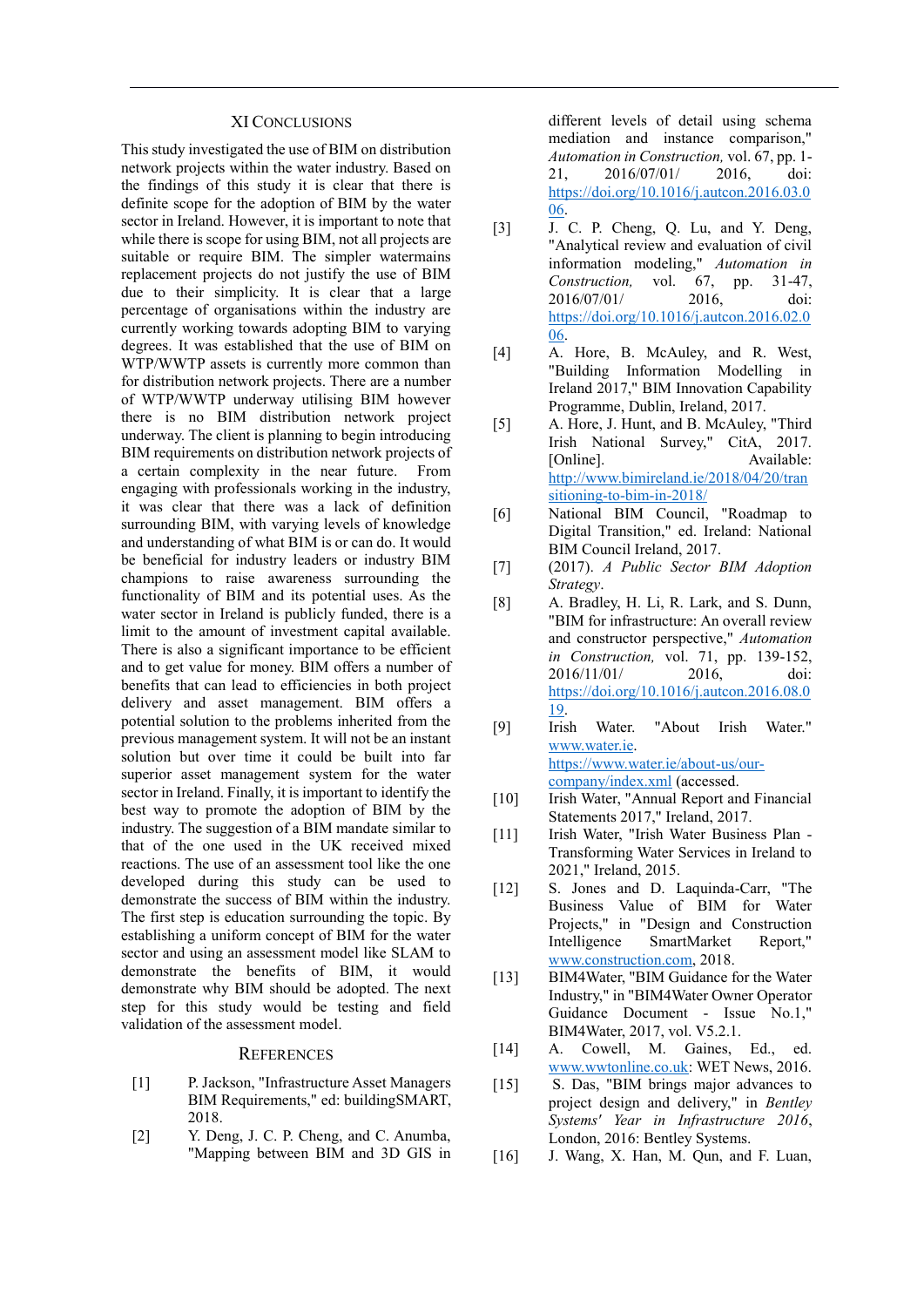"Research on the Application of BIM in Sewage Treatment Project," 2016.

- [17] H. Söbke, M. Theiler, E. Tauscher, and K. Smarsly, *BIM-based description of wastewater treatment plants*. 2018.
- [18] I. M. Leung, "BIM Success in Construction of Sewage Treatment Works Project with lasting benefits," presented at the Autodesk Hong Kong BIM Awards 2017, Hong Kong, 2017.
- [19] Bentley Systems. *Water and Wastewater Plant Design Solutions*. (2016). Bentley Systems Incorperated.
- [20] Atkins Global. "BIM case studies Liverpool Wastewater Treatment Works140918.pdf." [http://www.atkinsglobal.com/~/media/File](http://www.atkinsglobal.com/~/media/Files/A/Atkins-Corporate/uk-and-europe/services-documents/bim/BIM%20case%20studies%20Liverpool%20Wastewater%20Treatment%20Works140918.pdf) [s/A/Atkins-Corporate/uk-and](http://www.atkinsglobal.com/~/media/Files/A/Atkins-Corporate/uk-and-europe/services-documents/bim/BIM%20case%20studies%20Liverpool%20Wastewater%20Treatment%20Works140918.pdf)[europe/services](http://www.atkinsglobal.com/~/media/Files/A/Atkins-Corporate/uk-and-europe/services-documents/bim/BIM%20case%20studies%20Liverpool%20Wastewater%20Treatment%20Works140918.pdf)[documents/bim/BIM%20case%20studies](http://www.atkinsglobal.com/~/media/Files/A/Atkins-Corporate/uk-and-europe/services-documents/bim/BIM%20case%20studies%20Liverpool%20Wastewater%20Treatment%20Works140918.pdf) [%20Liverpool%20Wastewater%20Treatm](http://www.atkinsglobal.com/~/media/Files/A/Atkins-Corporate/uk-and-europe/services-documents/bim/BIM%20case%20studies%20Liverpool%20Wastewater%20Treatment%20Works140918.pdf) [ent%20Works140918.pdf](http://www.atkinsglobal.com/~/media/Files/A/Atkins-Corporate/uk-and-europe/services-documents/bim/BIM%20case%20studies%20Liverpool%20Wastewater%20Treatment%20Works140918.pdf) (accessed.
- [21] M. Qun, J. Wang, and C. Liu, "Energy-Saving Optimization of Water Supply Pumping Station Life Cycle Based on BIM Technology," *IOP Conference Series: Earth and Environmental Science,* vol. 100, p. 12201, 2017, doi: 10.1088/1755- 1315/100/1/012201.
- [22] A. Hore, "CitA Co-founding Director Dr Alan Hore tells us about the 2018 Digital Transition Series and the year ahead for CitA as they help the Irish Construction Industry transition to BIM and Digital Construction.," 20/4/2018,
- [23] M. Lay and I. Papadopoulos, "An Exploration of Fourth Generation Evaluation in Practice," *Evaluation,* vol. 13, no. 4, pp. 495-504, 2007/10/01 2007, doi: 10.1177/1356389007082135.
- [24] C. Cucuzzella, "Fourth Generation Evaluation: Expanding the Evaluation Framework for Sustainable Design Projects."
- [25] A. J. Huebner and S. C. Betts, "Examining fourth generation evaluation: Application to positive youth development," *Evaluation,* vol. 5, no. 3, pp. 340-358, 1999.
- [26] C. Cucuzzella, "Fourth Generation Evaluation: Expanding the Evaluation Framework for Sustainable Design Projects," ed: University of Montreal, 2009.
- [27] Oxford Dictionary. "Stakeholder Definition of stakeholder in English by Oxford Dictionaries." OxfordWords. [https://en.oxforddictionaries.com/definitio](https://en.oxforddictionaries.com/definition/stakeholder) [n/stakeholder](https://en.oxforddictionaries.com/definition/stakeholder) (accessed.
- [28] C.-E. Tolmer, C. Castaing, Y. Diab, and D. Morand, "Adapting LOD definition to meet BIM uses requirements and data modeling for linear infrastructures projects: using system and requirement engineering," *Visualization in Engineering,* vol. 5, no. 1, p. 21, 2017.
- [29] C. Tolmer, C. Castaing, D. Morand, and Y. Diab, "Information management for linear infrastructure projects: Conceptual model integrating level of detail and level of development," in *32nd CIB W78 conference*, 2015.
- [30] I. Hijazi, M. Ehlers, S. Zlatanova, and U. Isikdag, "IFC to CityGML transformation framework for geo-analysis: a water utility network case," in *3D GeoInfo, Proceedings of the 4th International Workshop on 3D Geo-Information, Ghent: Ghent University*, 2009, pp. 123-127.
- [31] S. Vass and T. K. Gustavsson, "Challenges when implementing BIM for industry change," *Construction Management and Economics,* vol. 35, no. 10, p. 597, 2017, doi: 10.1080/01446193.2017.1314519.
- [32] X. Liu, X. Wang, G. Wright, J. Cheng, X. Li, and R. Liu, "A State-of-the-Art Review on the Integration of Building Information Modeling (BIM) and Geographic Information System (GIS)," *ISPRS International Journal of Geo-Information,*  vol. 6, no. 2, p. 53, 2017, doi: 10.3390/ijgi6020053.
- [33] E. Chappell, W. Newman, and R. Fernandes. The Autodesk & Esri Partnership =  $BIM + GIS$ . Available: [http://civil](http://civil-community.autodesk.com/2018/05/may-16th-webcast-autodesk-esri-partnership-bim-gis/)[community.autodesk.com/2018/05/may-](http://civil-community.autodesk.com/2018/05/may-16th-webcast-autodesk-esri-partnership-bim-gis/)[16th-webcast-autodesk-esri-partnership](http://civil-community.autodesk.com/2018/05/may-16th-webcast-autodesk-esri-partnership-bim-gis/)[bim-gis/.](http://civil-community.autodesk.com/2018/05/may-16th-webcast-autodesk-esri-partnership-bim-gis/)
- [34] ESRI, "Esri and Autodesk What's Next," in *AN ESRI and Autodesk Vision Paper*, ed. California, USA: ESRI, 2018.
- [35] Autodesk, "Autodesk and Esri Partnering to Advance Infrastructure Planning and Design," 15/11/2017,
- [36] B. Avsatthi, "Autodesk announces partnership with Esri For enhanced infrastructure design
- ", 8/12/2017,
- [37] J. Plume, "LandInfra: Proposed OGC Standard for Land & Civil Infrastructure â" buildingSMART Australasia," 24/02/2016,
- [38] Participant 9, "Stakeholder Analysis with Fourth Generation Evaluation - ESRI Ireland," P. Murphy, Ed., ed, 2019.
- [39] ESRI. "What are geometric networks?" ESRI.